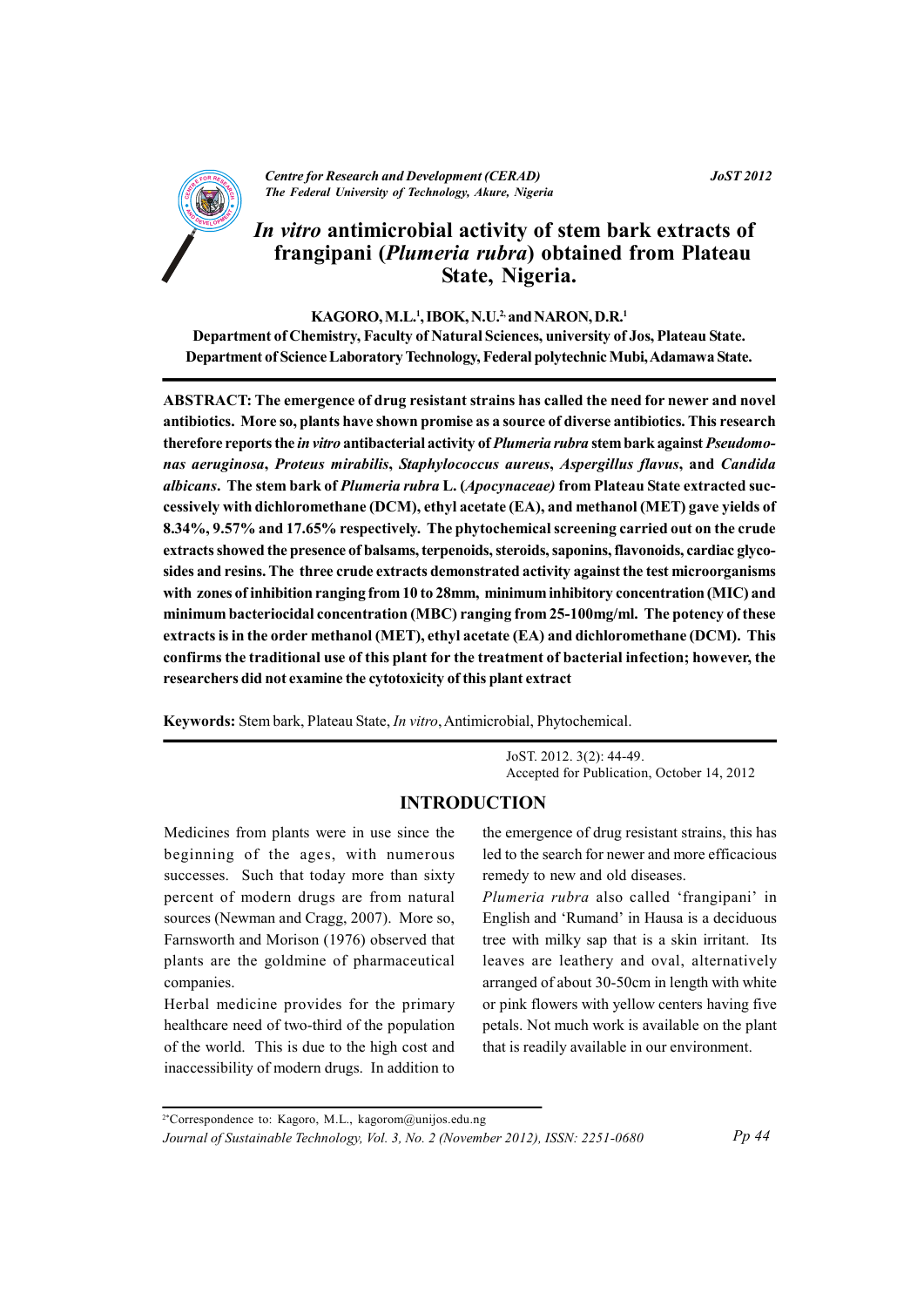- M.L. Kagoro, et al.

However, Tohar et al., (2006) reported the hydro distillation of the oil of the flower of Plumeria rubra, Plumeria obtuse, and Plumeria acuminate. They reported the presence of a non-terpenoidal ester and/or acid as the major component of the oil. Whereas Egwaikhide et al., (2007) extracted the leaves and flowers with aqueous methanol using cold extraction.

reported the presence of tannins, flavonoids, and reducing sugars, and carried out in vitro antimicrobial activity on fourteen pathogens. This research however examines the antimicrobial activity of the stem bark of Plumeria rubra extracted successively with dichloromethane, ethyl acetate, and methanol and its phytochemical contents.

# **METHODOLOGY**

## **Collection of Sample/Sample Preparation**

The stem bark of Plant was collected in the month of May, 2011 at the University of Jos Senior Staff Ouarters along Bauchi Road Jos. Plateau State Nigeria. Mr. Arzila identified and authenticated the sample at the herbarium of the Federal College of Forestry, Jos, and Plateau State. The bark was washed, air-dried, pulverized and extracted successively with dichloromethane, ethyl acetate, and methanol using cold extraction method. Further filteration and the filtrate concentrated in vacuum.

#### **Preliminary Phytochemical Screening**

Crude extract of the three solvents was screened phytochemically using standard procedures (Harbone, 1984; Sofowora, 1984).

## Antimicrobial Assay

The antimicrobial screening was carried using the agar disc diffusion method. Method was achieved by preparing nutrient agar plates then seeded for 24 hours. Five well were bored on cork borer. Each of the wells were filled with 0.1 ml of the different concentration of the crude extract of the three solvents extracted successively. While the fifth-well was filled with gentamicin 280mg/ml solution. Then plates were inoculated and incubated at 37°C for 24hours without turning the plate. The measurements of the zones of inhibition were in millimeters.

# **RESULTS AND DISCUSSION**

The preliminary phytochemical screening of the stem bark of Plumeria rubra showed the presence alkaloids balsam, cardiac glycosides, flavonoids, terpenes, steroids, and absence of resins and saponins for the dichloromethane crude extract. Whereas the ethyl acetate crude extract showed the presence of alkaloids, cardiac glycosides, terpenes and resins and the absence of balsam, flavonoids, saponins and tannins, Table 1.

In addition, the methanol crude extract showed the presence of alkaloids, cardiac glycosides, balsam, Flavonoids, saponins, and tannins.

More over, the bark of Plumeria rubra showed the presence of such primary metabolites as protein/amino acids and the absence of fats and oils for the dichloromethane and methanol crude extract. It was not determined for the ethyl acetate extract, Table 1. Proteins/amino acids, fats and oils are primary plant metabolites, since they form part of the plant cell membrane and are important for organ communication and division [Sofowora, 2008]

Nevertheless, the secondary metabolites are important for cell survival and defense. Egwaikhide *et al.*,  $(2007)$  reported the presence of flavonoids, steroids, diterpenoids, cardiac glycoside, tannins, phlobatannins, saponins and reducing sugar in the crude methanol extract of Plumeria rubra leaves and flowers

Journal of Sustainable Technology, Vol. 3, No. 2 (November 2012), ISSN: 2251-0680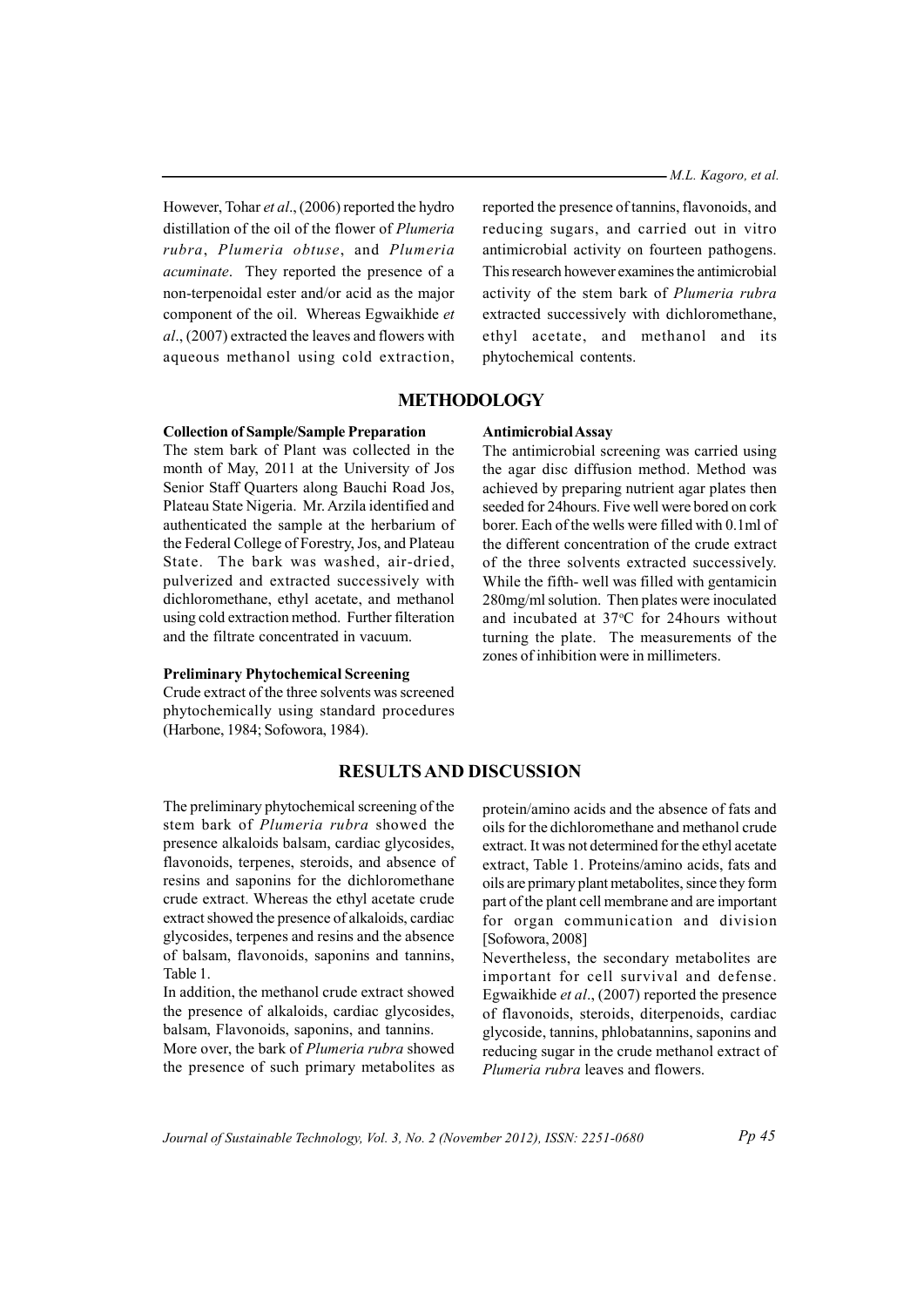- In Vitro Antimicrobial Activity of Stem Bark Extracts of Plumeria rubra

| Analyte              | <b>DCM</b> | EA     | MET                     |
|----------------------|------------|--------|-------------------------|
| <b>Alka</b> loids    | $^{+}$     | $^{+}$ | $^{+}$                  |
| Balsam               | $^{+}$     |        | $^{+}$                  |
| <b>Flavonoids</b>    | $^{+}$     |        | $^{+}$                  |
| Cardiac glycosides   | $^{+}$     | $^{+}$ | $^{+}$                  |
| Proteins/amino acids | $^{+}$     | ND     |                         |
| Tannins              | $^{+}$     |        | $^{+}$                  |
| Saponins             |            |        | $^{+}$                  |
| Terpenes             | $^+$       | $^{+}$ | $^{+}$                  |
| Fats & oil           |            | ND     |                         |
| <b>Steroids</b>      | $^+$       | ND     | $^{+}$                  |
| Resins               |            | $^{+}$ | ND                      |
| Phenols              |            |        | ND                      |
| $=$ present          | absent     |        | $ND = not determined$ . |

Table 1: Preliminary Phytochemical Screening of the Crude Extract of Stem Bark of Plumeria rubra

Tables 2, 3 and 4 show the various zones of inhibition for the stem bark extract of Plumeria rubra. The zones of inhibition obtained for most of the concentrations are worthy of further research to isolate/identify the active principle(s), because some gave values greater than gentamicin at 280mg/ml.

The zones of inhibition gave a strong antibacterial effect for the methanol, dichloromethane and ethyl-acetate crude extracts, Table 2-4. However, the ethyl acetate crude extract gave an intermediary effect at 50mg/ ml for S. aureus and P. aeruginosa Table 4. Further, the methanol extract also gave a middle of road effect on S. aureus at 25mg/ml. More so, Ibeh and Uraih (2003) indicated that zone of inhibition of <10mm as weak, <15mm as moderate and  $>16$ mm as strong. The values obtained are in close agreement with those of the methanol extract of the root bark of Psorospermum corymbiferum when tested against the same organs (Zubair et al., 2009). The Minimum Inhibitory Concentration (MIC) for the dichloromethane was found to be 25mg/ml for P.

| Pathogens                 | $100$ mg/<br>ml | 50mg/<br>ml | 25mg/<br>ml              | 12.5mg/<br>ml  | 6.25mg/<br>ml | Gentamycin<br>$280$ mg/ml |
|---------------------------|-----------------|-------------|--------------------------|----------------|---------------|---------------------------|
| Staphylococcus<br>aureus  | 28              | 25          | 21                       |                |               | 38                        |
| Pseudomonas<br>aeruginosa | 28              | 24          | 20                       | -              |               | 38                        |
| Proteus<br>mirabilis      | 24              | 21          | $\overline{\phantom{0}}$ |                |               | 22                        |
| Candida<br>albicans       |                 |             |                          |                |               | 20                        |
| Aspergillus<br>flavus     |                 |             | -                        | $\blacksquare$ |               | -                         |

Table 2: Zones of Inhibition for the Bark of Plumeria rubra for DCM in mm

 $=$  no inhibition.

Journal of Sustainable Technology, Vol. 3, No. 2 (November 2012), ISSN: 2251-0680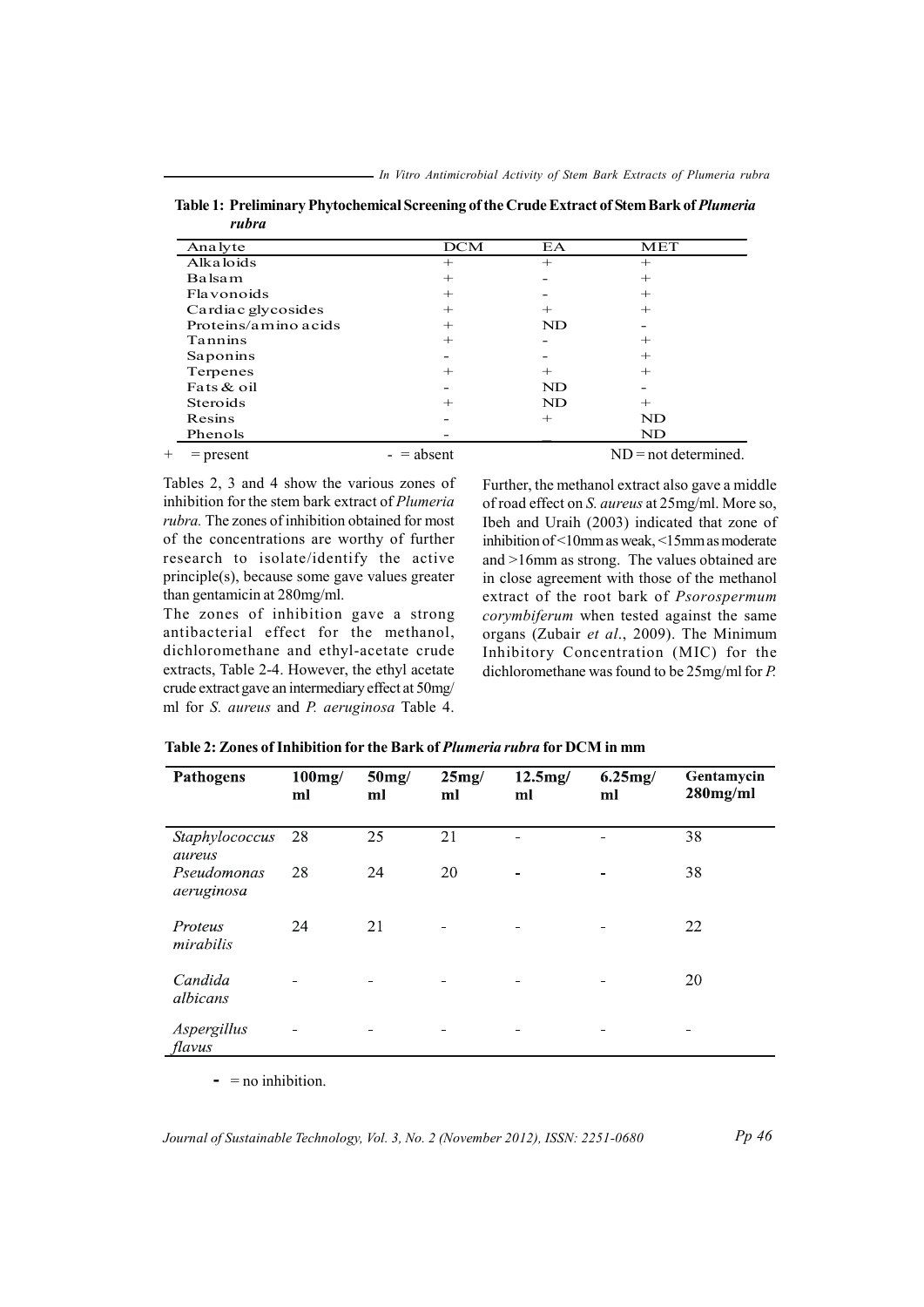| <b>Pathogens</b> |    |    |    |                              |                          | 100mg/ml 50mg/ml 25mg/ml 12.5mg/ml 6.25mg/ml Gentamycin |
|------------------|----|----|----|------------------------------|--------------------------|---------------------------------------------------------|
|                  |    |    |    |                              |                          | $280$ mg/ml                                             |
| S. aureus        | 20 | 19 | 16 | 14                           |                          | 24                                                      |
| $P_{\cdot}$      | 26 | 24 | 21 | $\qquad \qquad \blacksquare$ | $\overline{\phantom{a}}$ | 28                                                      |
| aeruginosa       |    |    |    |                              |                          |                                                         |
| P. mirabili s    | 28 | 27 | 25 | $\overline{a}$               | $\overline{\phantom{a}}$ | 30                                                      |
| C. albicans      | 15 |    |    | -                            |                          | 19                                                      |
| A. flavus        |    |    |    | $\overline{\phantom{a}}$     |                          |                                                         |

Table 3: Result Zones of Inhibition for the Methanol Extract Stem Bark of P. rubra

 $= \text{no inhibition}$ .

Table 4: Zones of Inhibition for the Ethyl acetate Extract of Stem Bark of P. rubra

| <b>Pathogens</b>    |    |    |    |   | 100mg/ml 50mg/ml 25mg/ml 12.5mg/ml 6.25mg/ml Gentamycin |
|---------------------|----|----|----|---|---------------------------------------------------------|
|                     |    |    |    |   | $280$ mg/ml                                             |
| S. aureus           | 20 | 15 |    |   | 27                                                      |
| Р.                  | 18 | 15 | -  | - | 24                                                      |
| aeruginosa          |    |    |    |   |                                                         |
| P. mirabilis        | 28 | 26 | 24 |   | 24                                                      |
| Candida<br>albicans | 14 | 10 | 15 | - | 15                                                      |
| A. flavus           |    |    | -  |   | $\overline{\phantom{0}}$                                |

 $\blacksquare$  = no inhibition.

Mirabilis and P. aeruginosa, 50mg/ml for the S. aureus and 100mg/ml for C. albicans, Table 5. The MIC for the EA was obtained to be 50mg/ml for S. aureus and P. aeruginosa and 25mg/ml for the *P. Mirabilis* Table 5. This is good since P. Mirabilis is resistant to most antibiotics. However, the ethyl acetate crude extract inhibited the dermatophyte; C. albicans at  $100$ mg/ml.

Moreover, the crude methanolic extract gave MIC of  $25mg/ml$  for *P. Mirabilis* and *P.* aeruginosa and 50mg/ml for S. aureus. An MIC of 100mg/ml for C. albicans was obtained Table 5. Zubair et al., (2009) obtained an MIC of 100mg/ ml for P. aeruginosa, S. aureus and P. Mirabilis for the methanol and 100mg/ml for the ethyl acetate crude extract of the root bark of Psorospermum corymbiferum.

Furthermore, minimum bacteriocidal concentration (MBC) was also determined for these crude extracts. The MBC for the dichloromethane was found to be 50mg/ml for S. aureus and P. aeruginosa and 100 mg/ml for the P. mirabilis, Table 6. That for ethyl acetate was determined to be 50mg/ml for P. mirabilis and 100 mg/ml for the P. aeruginosa, S. aureus and C. albicans but ineffective for the Aspergillus Flavus, Table 6. Further, the methanol extract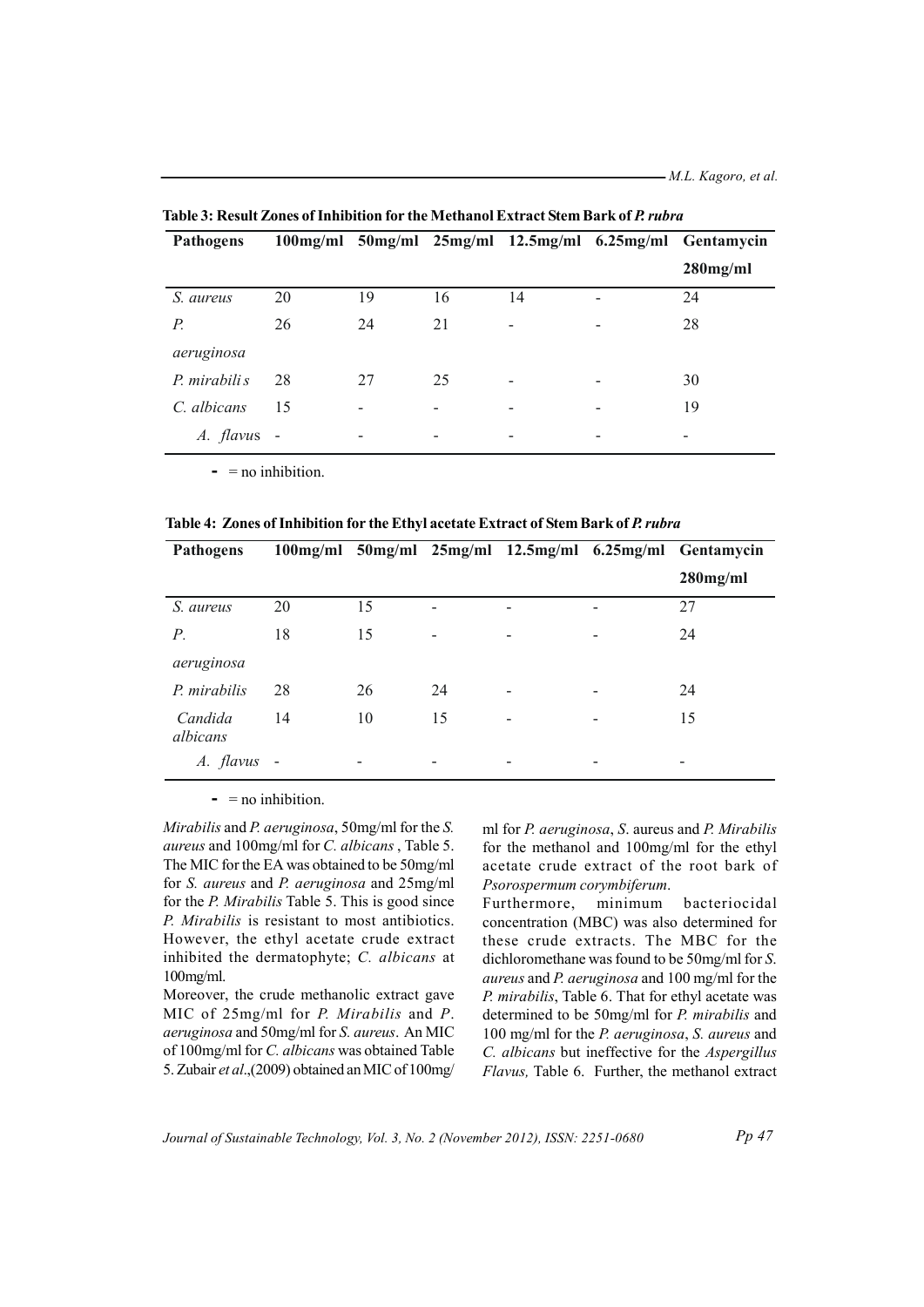indicated an MBC of 50 mg/ml for the  $P$ . *mirabilis* and *P. aeruginosa* and 100 mg/ml for the *S. aureus* and *C. albicans*, Table 6.

Meanwhile, Egwaikhide et al., (2007) reported a zone of inhibition of between 12-28 mm when they studied the crude methanol extract of the leaves and flowers of *Plumeria rubra*. They studied the anti-microbial effect of this plant against 14 microorganisms including *Coryne ab cterium pyogene*, *Baci ll us ant rh acis*,  $S$ *treptococcus faecalis, S. aureus, P. aeruginosa*, *E coli* and reported the zone of inhibition of 23mm for the flower and 15mm for the leaves. They obtained a zone of inhibition of 21mm *for P. aeruginosa* for the flower and 14mm for the leaves and observed that the flowers had more inhibitory effect against the pathogens relative to the leaves. In addition, Dey *et al.*, (2011) reported the antibacterial

activity of the n-hexane fraction of the methanolic extract of the stem bark of *Plumeria rubra* L. They worked with *S. aureus*, *P. aeruginosa*, *E. Cloacae* and *Serratia marcescens* and reported a lower zone of inhibition from those of this research and also those of Egwaikhide et al.,  $(2007)$ . This might be because of the fact that they worked with a fraction of the methanol or the probability of the geographical location of the plant, which might affect the amount, and the type of constituents present in plants [Sofowora, 2008].

Overall, stem bark of *Plumeria rubra* has antimic robial activity that promise to be of repute since this research showed a higher zone of inhibition then the well-known gentamicin. This research therefore confirms the use of this plant in traditional medicine for the treatment of bacterial infections.

Table 5: Minimum Inhibitory Concentration of Extracts of P. rubra

| <b>Pathogens</b>            | $DCM$ (mg/ml) | $EA$ (mg/ml) | $MET$ (mg/ml) |
|-----------------------------|---------------|--------------|---------------|
| S. aureus                   | 25            | 50           | 50            |
| P. aeruginosa               | 50            | 50           | 25            |
| P. mirabilis                | 100           | 25           | 25            |
| Candida albicans            | $\theta$      | 100          | 100           |
| <i>Aspergillus flavus</i> 0 |               | $\Omega$     | 0             |

 $0$  = Resistance

Table 6: Minimum Bactericidal Concentration of the Stem Bark of Plumeria rubra

| <b>Pathogens</b>     | $DCM$ (mg/ml) |            | $EA$ (mg/ml) MET (mg/ml) |
|----------------------|---------------|------------|--------------------------|
| S. aureus            | 50            | 100        | 100                      |
| P. aeruginosa        | 50            | <b>100</b> | 50                       |
| P. mirabilis         | 100           | 50         | 50                       |
| Candida albicans     | - 0           | 100        | 100                      |
| Aspergillus flavus 0 |               | 0          | 0                        |

 $0$  = Resistance